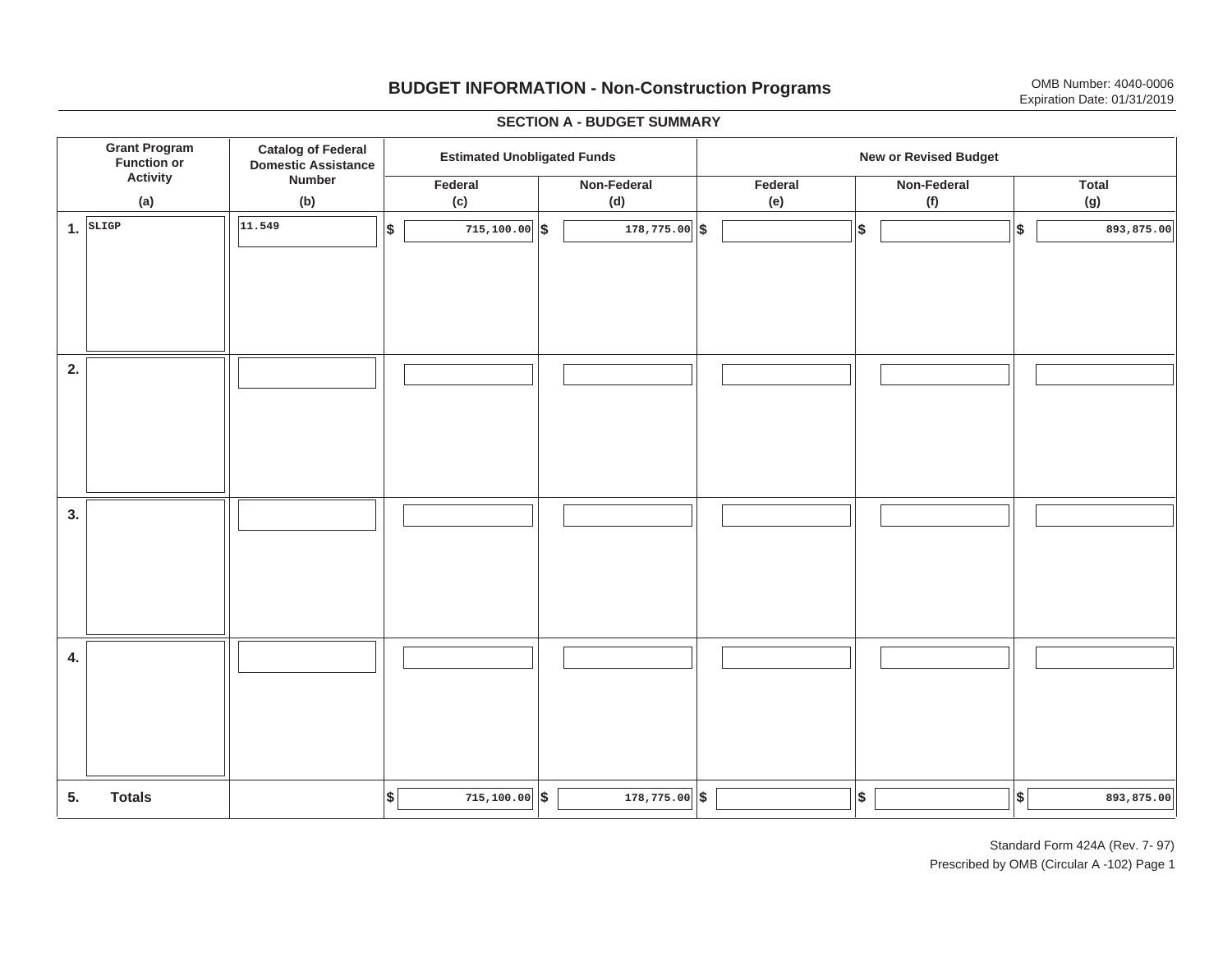#### **SECTION B - BUDGET CATEGORIES**

| 6. Object Class Categories             |     | GRANT PROGRAM, FUNCTION OR ACTIVITY |     |                                                           | Total            |                           |                           |                                |
|----------------------------------------|-----|-------------------------------------|-----|-----------------------------------------------------------|------------------|---------------------------|---------------------------|--------------------------------|
|                                        | (1) |                                     | (2) |                                                           | $\overline{(3)}$ | (4)                       |                           | (5)                            |
|                                        |     | SLIGP                               |     |                                                           |                  |                           |                           |                                |
|                                        |     |                                     |     |                                                           |                  |                           |                           |                                |
| a. Personnel                           | \$  | $0.00$ \$                           |     | $\overline{94,705.00}$ \$                                 |                  | \$                        | $\boldsymbol{\mathsf{s}}$ | 94,705.00                      |
| b. Fringe Benefits                     |     | 0.00                                |     | 68,683.00                                                 |                  |                           |                           | 68,683.00                      |
| c. Travel                              |     | 59,200.00                           |     |                                                           |                  |                           |                           | 59,200.00                      |
| d. Equipment                           |     |                                     |     |                                                           |                  |                           |                           |                                |
| e. Supplies                            |     | 7,300.00                            |     |                                                           |                  |                           |                           | 7,300.00                       |
| f. Contractual                         |     | 645,000.00                          |     |                                                           |                  |                           |                           | 645,000.00                     |
| g. Construction                        |     |                                     |     |                                                           |                  |                           |                           |                                |
| h. Other                               |     | 3,600.00                            |     | 15,387.00                                                 |                  |                           |                           | 18,987.00                      |
| i. Total Direct Charges (sum of 6a-6h) |     | 715,100.00                          |     | 178,775.00                                                |                  |                           | $\frac{1}{2}$             | 893,875.00                     |
| j. Indirect Charges                    |     |                                     |     |                                                           |                  |                           | \$                        |                                |
| k. TOTALS (sum of 6i and 6j)           | \$  | $715,100.00$ \$                     |     | $178, 775.00$ \$                                          |                  | $\boldsymbol{\mathsf{s}}$ | $\boldsymbol{\mathsf{s}}$ | 893,875.00                     |
| 7. Program Income                      | \$  |                                     | \$  | And the set of seat from the seat The second continuation | \$               | \$                        | $\vert$ \$                | Standard Form 4244 (Rev. 7-97) |

**Authorized for Local Reproduction**

Prescribed by OMB (Circular A -102) Page 1A Standard Form 424A (Rev. 7- 97)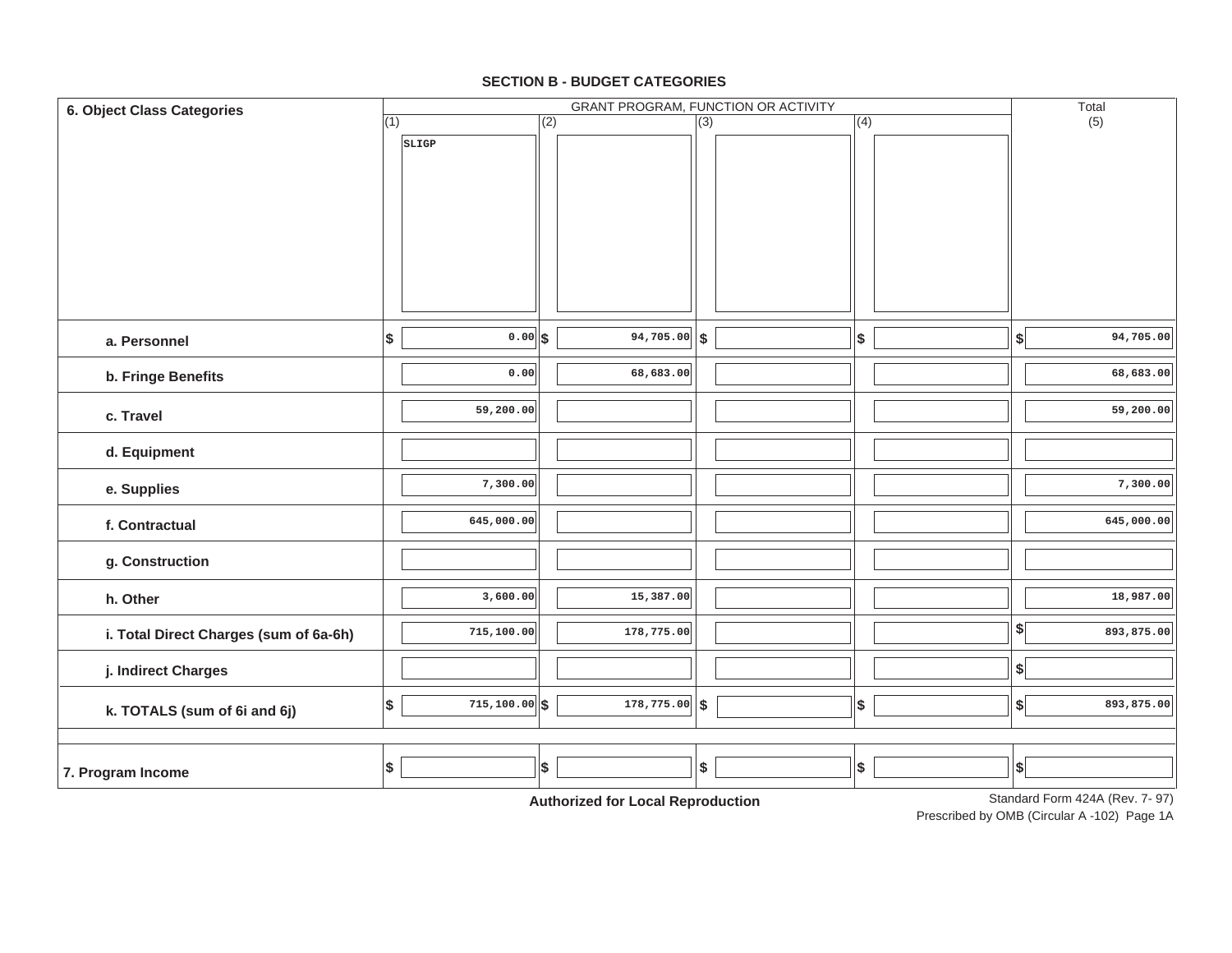|                                                       | <b>SECTION C - NON-FEDERAL RESOURCES</b>                                        |    |                                          |     |                               |                   |                           |             |
|-------------------------------------------------------|---------------------------------------------------------------------------------|----|------------------------------------------|-----|-------------------------------|-------------------|---------------------------|-------------|
| (a) Grant Program                                     |                                                                                 |    | (b) Applicant                            |     | (c) State                     | (d) Other Sources |                           | (e)TOTALS   |
| SLIGP<br>8.                                           |                                                                                 | \$ |                                          | \$  | $178,775.00$ \$               |                   | \$                        | 178,775.00  |
| 9.                                                    |                                                                                 |    |                                          |     |                               |                   |                           |             |
| 10.                                                   |                                                                                 |    |                                          |     |                               |                   |                           |             |
| 11.                                                   |                                                                                 |    |                                          |     |                               |                   |                           |             |
| 12. TOTAL (sum of lines 8-11)                         |                                                                                 | \$ |                                          | Ι\$ | $178,775.00$ \$               |                   | \$                        | 178,775.00  |
|                                                       |                                                                                 |    | <b>SECTION D - FORECASTED CASH NEEDS</b> |     |                               |                   |                           |             |
|                                                       | <b>Total for 1st Year</b>                                                       |    | <b>1st Quarter</b>                       |     | 2nd Quarter                   | 3rd Quarter       |                           | 4th Quarter |
| 13. Federal                                           |                                                                                 | \$ |                                          | \$  |                               | \$                | \$                        |             |
| 14. Non-Federal                                       |                                                                                 |    |                                          |     |                               |                   |                           |             |
| 15. TOTAL (sum of lines 13 and 14)                    | \$                                                                              | \$ |                                          | \$  |                               | $\boldsymbol{s}$  | $\boldsymbol{\mathsf{s}}$ |             |
|                                                       | SECTION E - BUDGET ESTIMATES OF FEDERAL FUNDS NEEDED FOR BALANCE OF THE PROJECT |    |                                          |     |                               |                   |                           |             |
| (a) Grant Program                                     |                                                                                 |    |                                          |     | <b>FUTURE FUNDING PERIODS</b> | (YEARS)           |                           |             |
|                                                       |                                                                                 |    | (b)First                                 |     | (c) Second                    | (d) Third         |                           | (e) Fourth  |
| SLIGP<br>16.                                          |                                                                                 | \$ |                                          | \$  |                               | $\left  \right $  | \$                        |             |
| 17.                                                   |                                                                                 |    |                                          |     |                               |                   |                           |             |
| 18.                                                   |                                                                                 |    |                                          |     |                               |                   |                           |             |
| 19.                                                   |                                                                                 |    |                                          |     |                               |                   |                           |             |
| 20. TOTAL (sum of lines 16 - 19)                      |                                                                                 | \$ |                                          | s   |                               | $\left  \right $  | \$                        |             |
| <b>SECTION F - OTHER BUDGET INFORMATION</b>           |                                                                                 |    |                                          |     |                               |                   |                           |             |
| 21. Direct Charges: 5893,875<br>22. Indirect Charges: |                                                                                 |    |                                          |     |                               |                   |                           |             |
| 23. Remarks:                                          |                                                                                 |    |                                          |     |                               |                   |                           |             |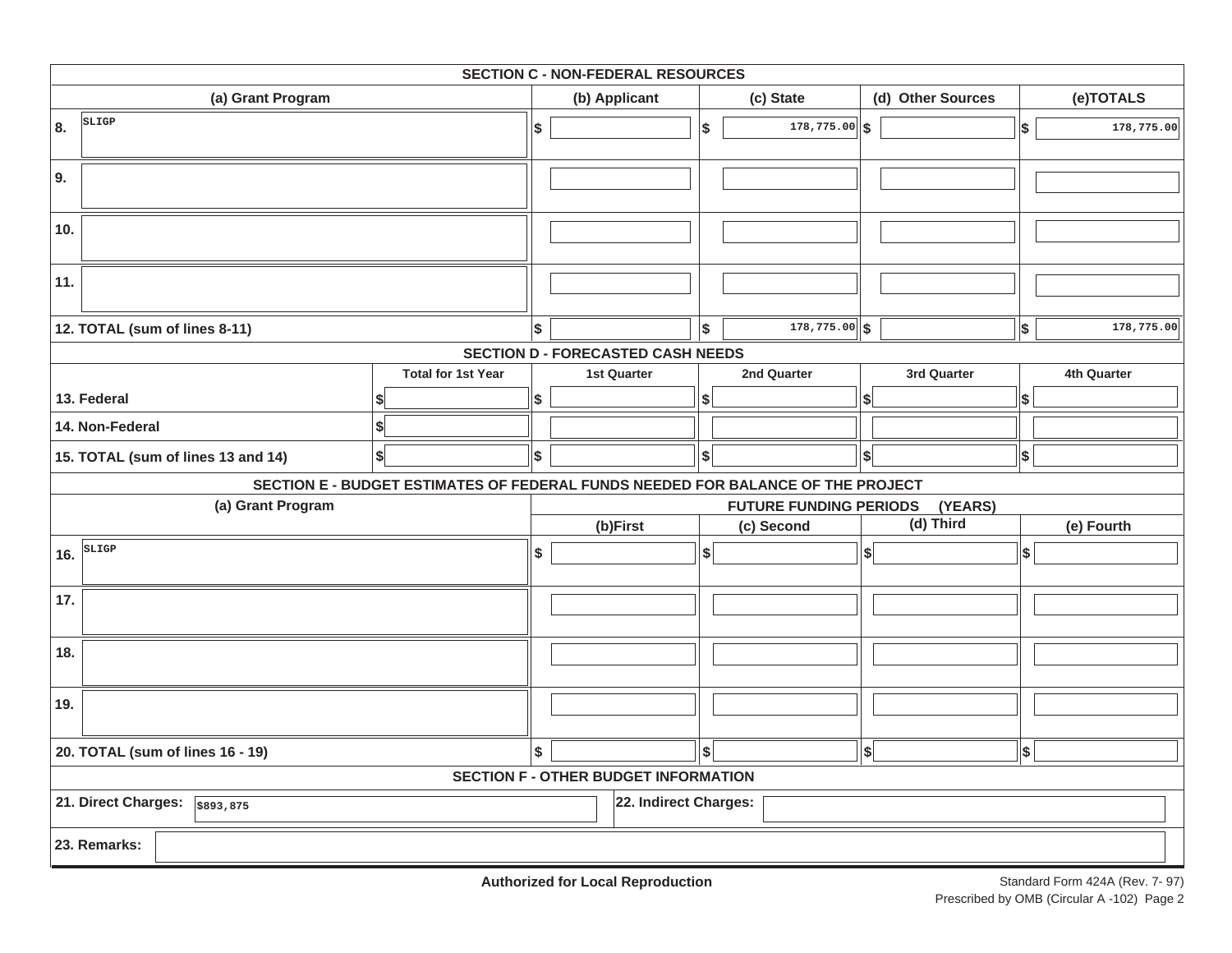### **State of Connecticut State and Local Implementation Grant Program Revised May 17, 2017**

**Personnel**

| Federal:     | \$0.00   |
|--------------|----------|
| Non-Federal: | \$94,705 |
| Total:       | \$94,705 |

SWIC (Non-Federal): The SWIC is the project manager and is responsible for oversight of the grant activities and is the point of contact with FirstNet. 23% of their time will be in furtherance of SLIGP activities.

Information Technology Manager 3 (Non-Federal): The Information Technology Manager 3 will spend 7% of their time on SLIGP activities and will also be part of the Public Safety Broadband Workgroup.

Emergency Management Program Specialist (Non-Federal): The hourly rate is \$36.00/hr for 16 hours/month for 30 months. The Emergency Management Program Specialist will spend 10% of their time on SLIGP activities and will also be part of the Public Safety Broadband Workgroup.

Telecommunications Engineer 1 (Non-Federal: The Telecom Engineer will spend approximately 14 hours per month for an 8-month period working on the grant. The hourly rate for this position is \$46.57 per hour.

The above positions are funded by the State's general fund and are not from another Federal source.

**Fringe**

| Federal:     | \$0.00   |
|--------------|----------|
| Non-Federal: | \$68,683 |
| Total:       | \$68,683 |

SWIC (Non-Federal): Benefits include FICA – Social Security, FICA-Medicare, SERS – Retirement, Medical Insurance, Group Life Insurance, and Unemployment Compensation totaling 72%. This position spends 23% of their time on SLIGP activities; therefore 23% of the fringe benefits is being allocated to this grant.

Information Technology Manager 3 (Non-Federal): Benefits include FICA – Social Security, FICA-Medicare, SERS – Retirement, Medical Insurance, Group Life Insurance, and Unemployment Compensation totaling 72%. This position spends 7% of their time on SLIGP activities; therefore 7% of the fringe benefits is being allocated to this grant.

Emergency Management Program Specialist (Non-Federal): Benefits include FICA – Social Security, FICA-Medicare, SERS – Retirement, Medical Insurance, Group Life Insurance, and Unemployment Compensation totaling 72%. This position spends 10% of their time on SLIGP activities; therefore 10% of the fringe benefits is being allocated to this grant.

Telecommunications Engineer 1 (Non-Federal: The Telecom Engineer will spend approximately 14 hours per month for an 8-month period working on the grant. The fringe rate for this position is 83.22%

The above positions are funded by the State's general fund and are not from another Federal source.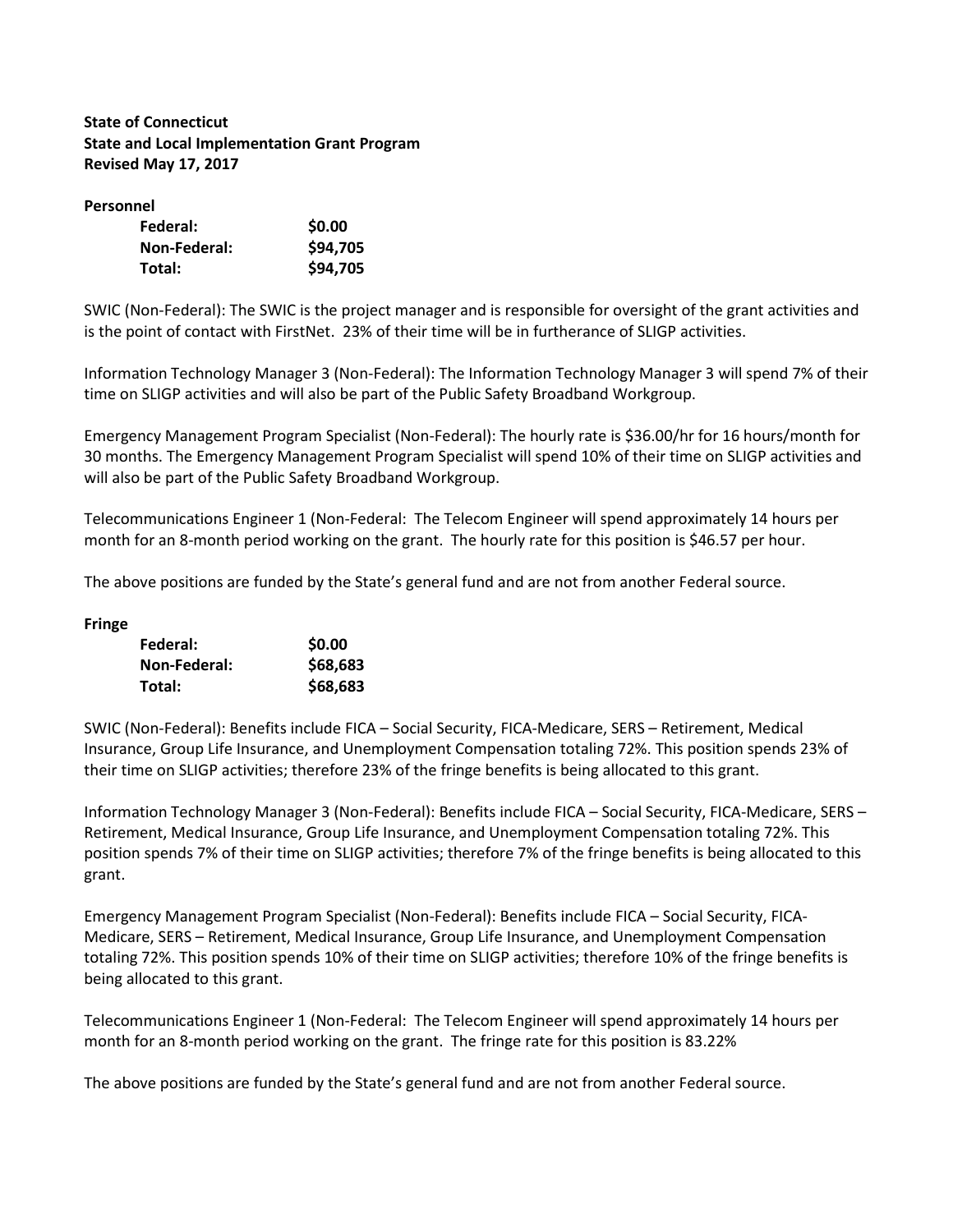**Travel**

| Federal:     | \$59,200.00 |
|--------------|-------------|
| Non-Federal: | \$0.00      |
| Total:       | \$59,200.00 |

See detailed budget spreadsheet for calculations.

This includes travel for Regional and National meeting with FirstNet (Federal): Staff will attend national and regional conferences to meet with FirstNet and share information and collaborate with other grant program participants. Travel costs include airfare, hotel, and per diem.

#### **Equipment**

| Federal:     | \$0.00 |
|--------------|--------|
| Non-Federal: | \$0.00 |
| Total:       | \$0.00 |

There is no equipment associated with this program.

#### **Supplies**

| Federal:     | \$7,300.00 |
|--------------|------------|
| Non-Federal: | \$0.00     |
| Total:       | \$7,300.00 |

See detailed budget spreadsheet for calculations.

Supplies (Federal):

The supplies will consist of-

- Two laptops with software for the project manager and the support staff for SLIGP related activities
- Two color printers, one for each laptop unit,
- Office support supplies for the grant administration and presentations

#### **Contractual**

| Federal:     | \$645,000.00 |
|--------------|--------------|
| Non-Federal: | \$0.00       |
| Total:       | \$645,000.00 |

Data Collection and Outreach Support - \$645,000.00

The contractual services consist of facilitation of Outreach and Education Meetings at the Local level, Initial data Collection, Mapping to support Outreach Sessions, Detailed Data Collection and Data Analysis and Technical Reporting Users and their operational areas; Capacity Planning; Current Providers/Procurement; State Plan Decision and additional follow-up as appropriate. Payments will be based on a percentage of completion of the tasks described above.

#### **Construction**

| Federal:                                               | \$0.00 |
|--------------------------------------------------------|--------|
| Non-Federal:                                           | \$0.00 |
| Total:                                                 | \$0.00 |
| There is no construction associated with this program. |        |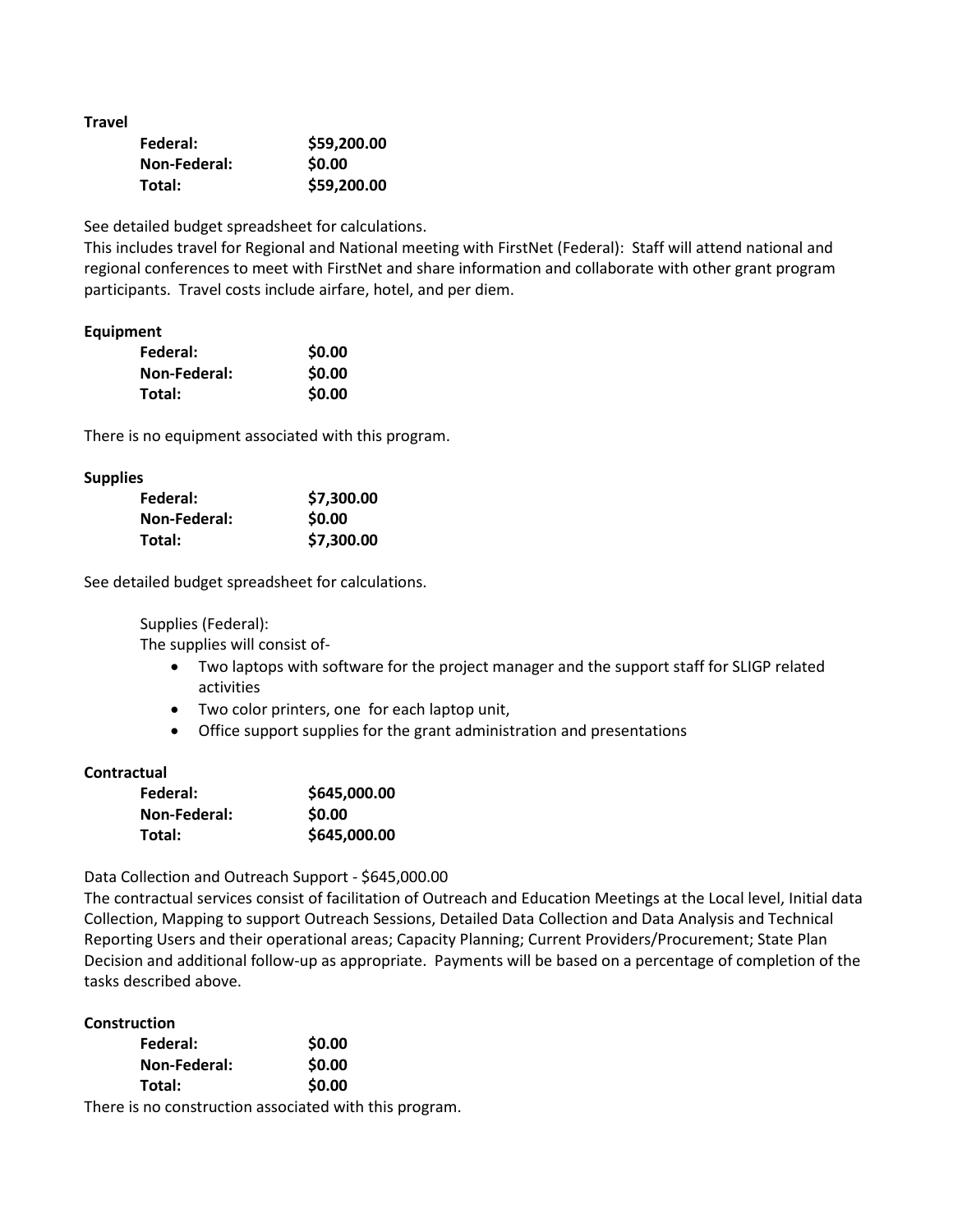**Other**

| Federal:     | \$3,600.00 |
|--------------|------------|
| Non-Federal: | \$15,387   |
| Total:       | \$18,987   |

Other includes: Printed materials for support of presentations - \$3,600.00 (Federal).

Meeting Attendance Time: 10 local representatives will attend on average 3 meetings per year for 4.5 years (total of 15 meetings); each meeting will be 1 hour long (10 rep./meeting x 15 meetings x 1 hr./meeting = 150 hours). In addition 5 representatives will attend 4 First Net Meetings at 8 hrs each. (5 people x 5 meetings at 8 hrs each = 200 hrs) The average value of the representatives' time is \$45.63/ hour (salary only). Only \$15,387 will be charged to the grant. (Non-Federal)

#### **Indirect**

| Federal:     | \$0.00 |
|--------------|--------|
| Non-Federal: | \$0.00 |
| Total:       | \$0.00 |

No indirect rate is being claimed.

#### **TOTALS**

| Federal:            | \$715,100.00 |
|---------------------|--------------|
| <b>Non-Federal:</b> | \$178,775.00 |
| Total:              | \$893,875.00 |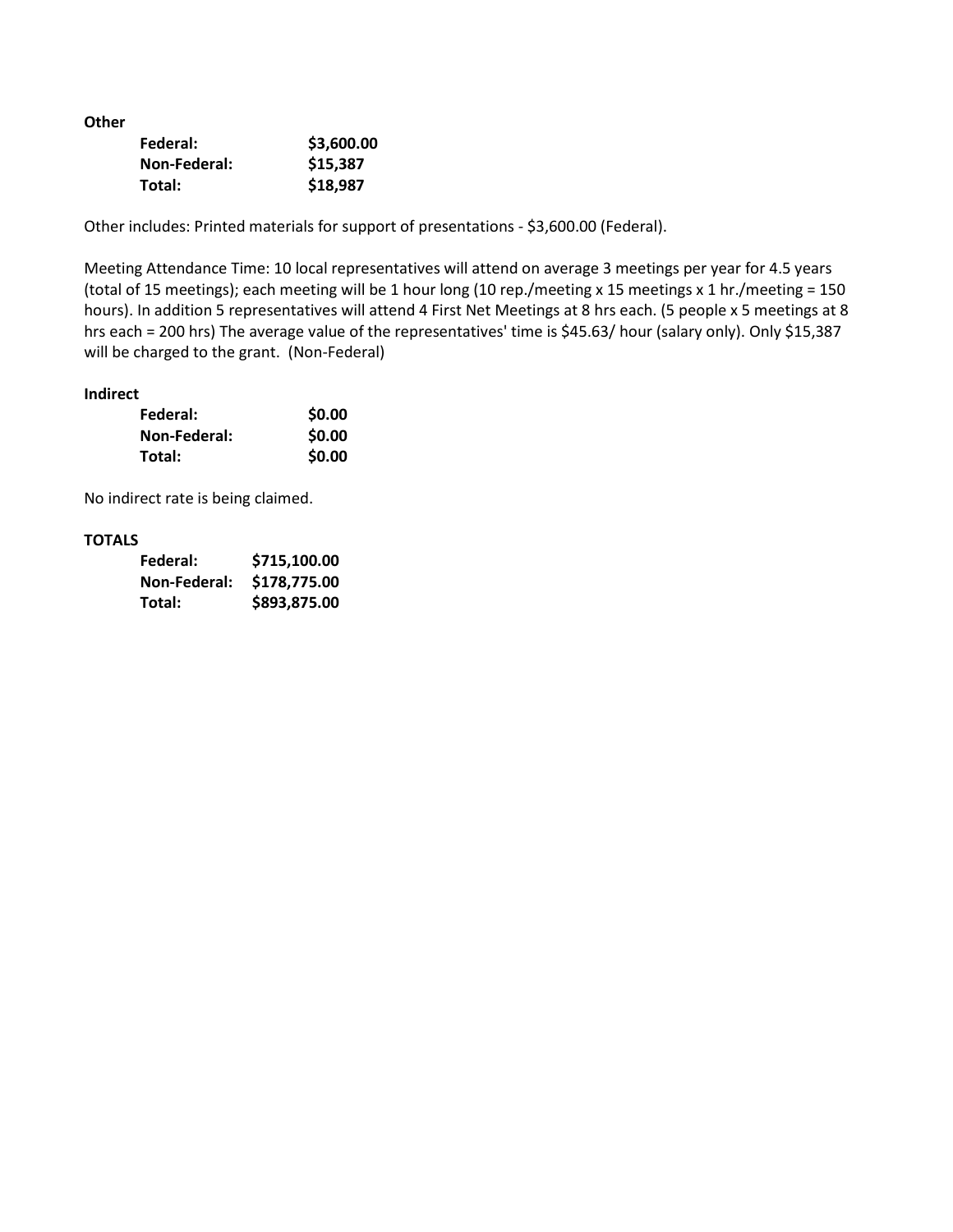# REVISED Connecticut SLIGP Detailed Budget Spreadsheet May 18, 2017

| Category                                                                                                                                                                            |           | Detailed Description of Budget (for full grant<br>period) |                   | <b>Breakdown of Costs</b> |                    | <b>Total Project Cost</b> |
|-------------------------------------------------------------------------------------------------------------------------------------------------------------------------------------|-----------|-----------------------------------------------------------|-------------------|---------------------------|--------------------|---------------------------|
| a. Personnel                                                                                                                                                                        | Quantity  | <b>Unit Cost</b>                                          | <b>Total Cost</b> | Federal                   | Non-Federal        |                           |
| SWIC will spend 23% of their time for 2 years on SLIGP<br>activities. Annual salary is \$120,348.                                                                                   | 2 years   | \$27,680                                                  | \$55,360          |                           | \$55,360           |                           |
| IT Manager 3 will spend 7% of their time on SLIGP activities<br>for 38 months. Their annual salary is \$99,559. \$99,559 X 7%                                                       |           |                                                           |                   |                           |                    | \$55,360                  |
| $= $6,969$                                                                                                                                                                          | 38 months | \$6,969.06                                                | \$22,069          |                           | \$22,069           | \$22,069                  |
| Emergency Management Program Specialist will spend<br>approximately 16 hours per month on SLIGP activities for 30<br>months (16x30=480 hours). Their hourly bill rate is \$36/hour. | 335       | \$36                                                      | \$12,060          |                           | \$12,060           | \$12,060                  |
| Telecommunications Engineer 1 will spend 14 hours per<br>month for 8 months. Hourly rate is \$46.57 per hour.                                                                       | 112       | \$47                                                      | \$5,216           |                           | \$5,216            |                           |
| <b>Total Personnel</b>                                                                                                                                                              |           |                                                           | \$94,705          | \$0                       | \$94,705           | \$94,705                  |
| b. Fringe Benefits                                                                                                                                                                  | Quantity  | <b>Unit Cost</b>                                          | <b>Total Cost</b> | <b>Federal</b>            | <b>Non-Federal</b> |                           |
| <b>SWIC</b><br>Fringe is calculated at 72% of salary, for the portion of time<br>spent on SLIGP activities (23%)                                                                    | \$55,360  | 72%                                                       | \$39,804          |                           | \$39,804           | \$39,804                  |
| <b>IT Manager 3</b><br>Fringe is calculated at 72% of salary, for the portion of time<br>spent on SLIGP activities (7.1%)                                                           | \$22,069  | 72%                                                       | \$15,867          |                           | \$15,867           | \$15,867                  |
| <b>Emergency Management Program Specialist</b><br>Fringe is calculated at 72% of salary, for the portion of time<br>spent on SLIGP activities (16 hours/month for 30 months).       | \$12,060  | 72%                                                       | \$8,671           |                           | \$8,671            | \$8,671                   |
| Telecommunications Engineer 1 will spend 14 hours per<br>month for 8 months. Fringe Rate equals 83.22%.                                                                             | \$5,216   | 83%                                                       | \$4,341           |                           | \$4,341            |                           |
| <b>Total Fringe Benefits</b>                                                                                                                                                        |           |                                                           | \$68,683          | \$0                       | \$68,683           | \$68,683                  |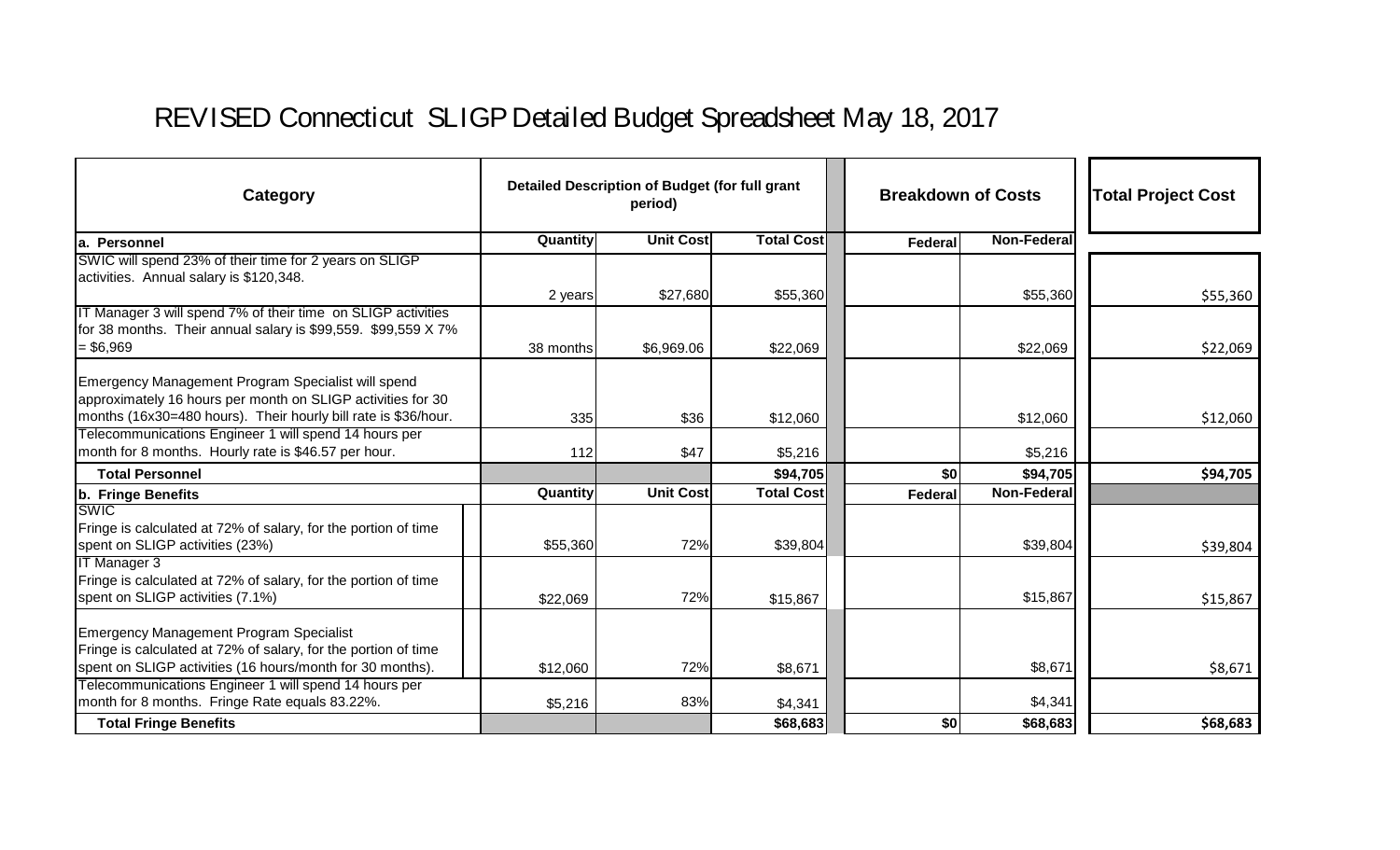| c. Travel                                                                                                                                                                                                                                                                                                                                                                                                                                            | Quantity        | <b>Unit Cost</b> | <b>Total Cost</b>              | <b>Federal</b>                                    | <b>Non-Federal</b> |                                   |
|------------------------------------------------------------------------------------------------------------------------------------------------------------------------------------------------------------------------------------------------------------------------------------------------------------------------------------------------------------------------------------------------------------------------------------------------------|-----------------|------------------|--------------------------------|---------------------------------------------------|--------------------|-----------------------------------|
| Travel for Regional and National Meetings with FirstNet<br>10 individuals will attend 8 meetings<br>Airfare is estimated at \$450/ticket; hotel is estimated at<br>\$150/night for one night; per diem is estimated at \$70/day for                                                                                                                                                                                                                  |                 |                  |                                |                                                   |                    |                                   |
| two days, for a total of \$740/trip                                                                                                                                                                                                                                                                                                                                                                                                                  | 80 trips        | \$740            | \$59,200                       | \$59,200                                          |                    | \$59,200                          |
| <b>Total Travel</b>                                                                                                                                                                                                                                                                                                                                                                                                                                  |                 |                  | \$59,200                       | \$59,200                                          | \$0                | \$59,200                          |
| d. Equipment                                                                                                                                                                                                                                                                                                                                                                                                                                         | Quantity        | <b>Unit Cost</b> | <b>Total Cost</b>              | Federal                                           | <b>Non-Federal</b> |                                   |
| N/A                                                                                                                                                                                                                                                                                                                                                                                                                                                  | 0               | \$0              | \$0                            | \$0                                               |                    | \$0                               |
| <b>Total Equipment</b>                                                                                                                                                                                                                                                                                                                                                                                                                               |                 |                  | \$0                            | \$0                                               | \$0                | \$0                               |
| e. Supplies                                                                                                                                                                                                                                                                                                                                                                                                                                          | Quantity        | <b>Unit Cost</b> | <b>Total Cost</b>              | <b>Federal</b>                                    | <b>Non-Federal</b> |                                   |
| Printer                                                                                                                                                                                                                                                                                                                                                                                                                                              |                 | \$950            | \$1,900                        | \$1,900                                           |                    | \$1,900                           |
| <b>Office Supplies</b><br>budgeted at \$33/month for 4.5 years                                                                                                                                                                                                                                                                                                                                                                                       | 54 months       | \$33.33          | \$1,800.0                      | \$1,800                                           |                    | \$1,800                           |
| Laptops with software                                                                                                                                                                                                                                                                                                                                                                                                                                | 2               | \$1,800          | \$3,600                        | \$3,600                                           |                    | \$3,600                           |
| <b>Total Supplies</b>                                                                                                                                                                                                                                                                                                                                                                                                                                |                 |                  | \$7,300                        | \$7,300                                           | \$0                | \$7,300                           |
| <b>Contractual</b>                                                                                                                                                                                                                                                                                                                                                                                                                                   | Quantity        | <b>Unit Cost</b> | <b>Total Cost</b>              | <b>Federal</b>                                    | <b>Non-Federal</b> |                                   |
| Phase 1 -Outreach and Education meetings at the local level,<br>Initial Data Collection, Mapping to support outreach efforts,<br>Detailed data collection, Information Analysis and technical<br>reporting. Phase 2 data collection: Coverage; Users and their<br>operational aeras; Capacity Planning; Current<br>Providers/procurement; State Plan Decision and additional<br>follow-up to support phase 2 activities.<br><b>Total Contractual</b> | Phase 1         | 645,000.00       | \$<br>645,000<br>\$<br>645,000 | $\boldsymbol{\mathsf{S}}$<br>645,000<br>\$645,000 | \$0                | \$645,000<br>\$645,000            |
|                                                                                                                                                                                                                                                                                                                                                                                                                                                      | Quantity        | <b>Unit Cost</b> | <b>Total Cost</b>              |                                                   | Non-Federal        |                                   |
| <b>Construction</b><br>g.                                                                                                                                                                                                                                                                                                                                                                                                                            |                 |                  |                                | Federal                                           |                    |                                   |
| N/A                                                                                                                                                                                                                                                                                                                                                                                                                                                  |                 |                  | \$0                            |                                                   |                    | \$0                               |
| <b>Total Construction</b>                                                                                                                                                                                                                                                                                                                                                                                                                            |                 |                  | \$0                            | \$0                                               | \$0                | $\overline{\boldsymbol{\zeta_0}}$ |
| h. Other                                                                                                                                                                                                                                                                                                                                                                                                                                             | <b>Quantity</b> | <b>Unit Cost</b> | <b>Total Cost</b>              | Federal                                           | <b>Non-Federal</b> |                                   |